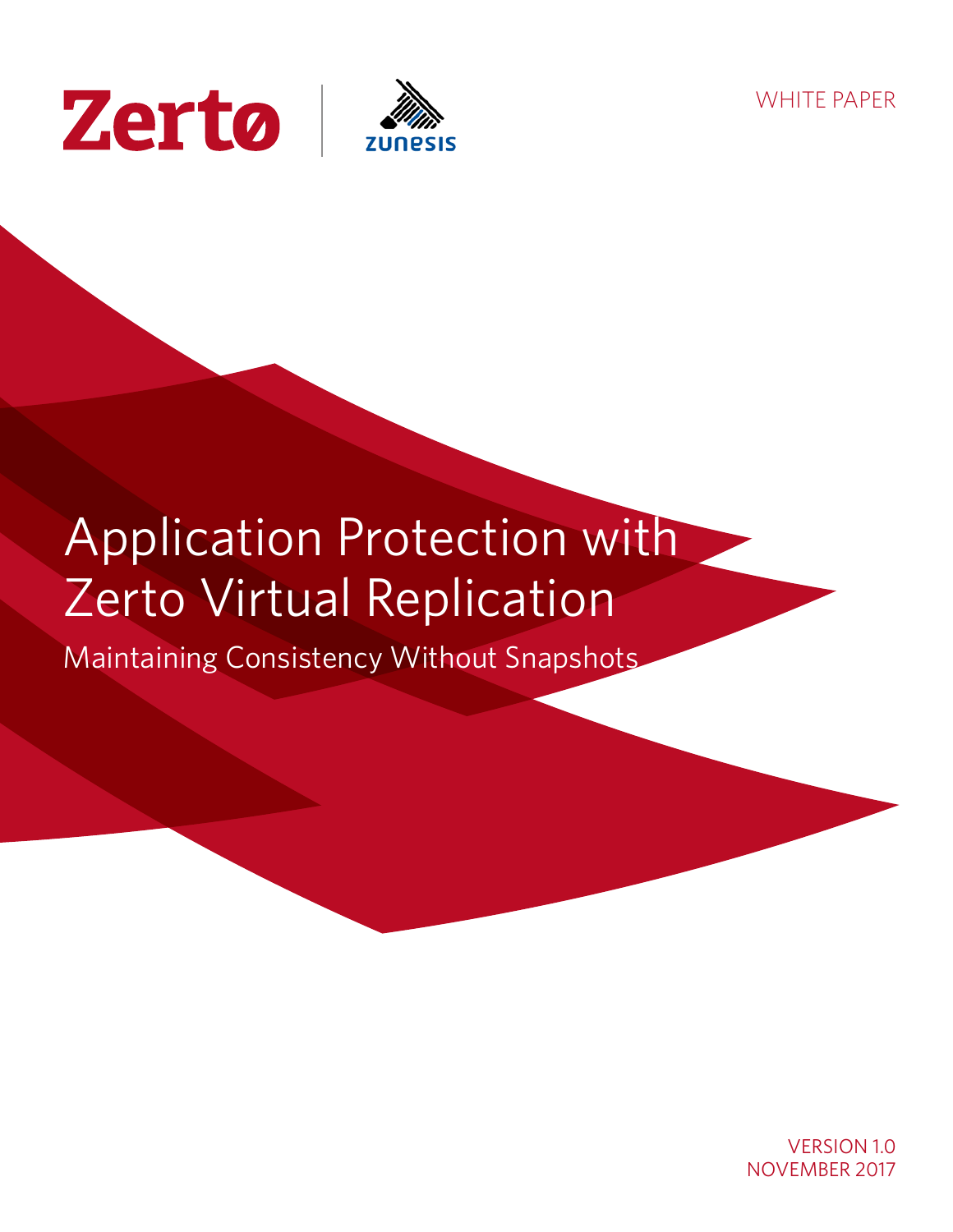

## **CONTENTS**

| VIRTUAL PROTECTION GROUPS - VM-LEVEL CONSISTENCY GROUPING 3 |  |
|-------------------------------------------------------------|--|
|                                                             |  |
|                                                             |  |
|                                                             |  |
|                                                             |  |
|                                                             |  |
|                                                             |  |
|                                                             |  |
|                                                             |  |
|                                                             |  |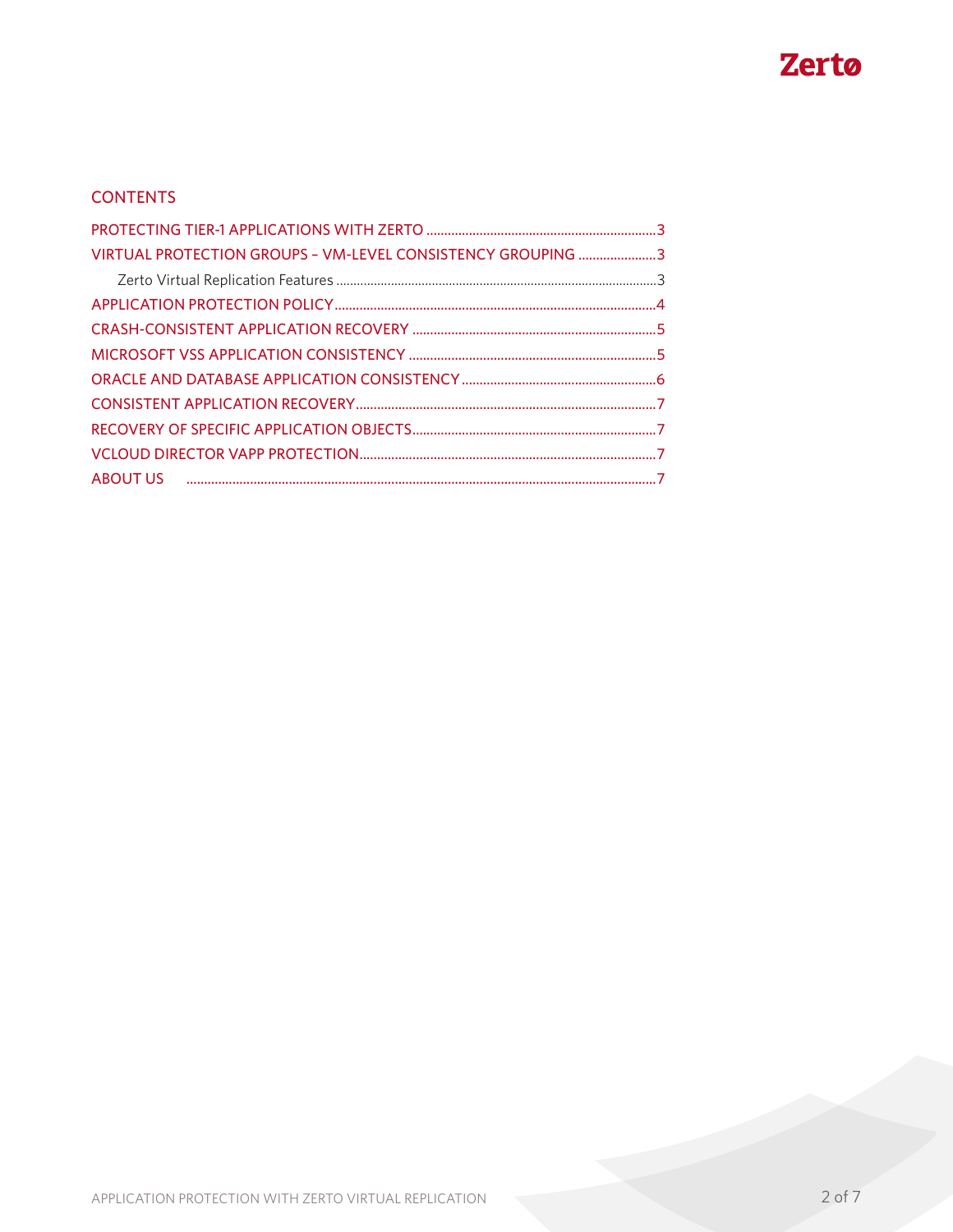

## <span id="page-2-0"></span>PROTECTING TIER-1 APPLICATIONS WITH ZERTO

When organizations are considering an IT Resilience solution, they look for a solution that not only protects and recovers the data, but also protects and recovers the application. Coordinating the state of the data and the state of the application for tier-1, mission critical applications is especially challenging because they:

- typically span multiple hosts, clusters, and/or datastores
- are more complex in terms of dependencies and infrastructures
- demand extremely aggressive service-level agreements (SLAs)
- require robust and effective recovery processes

Zerto Virtual Replication (ZVR) provides award-winning replication and recovery with application awareness to align with the business' needs – application protection and availability. Zerto Virtual Replication is application agnostic, with features that enable automated replication and recovery no matter what type of application is being protected. Some features are inherent to Zerto Virtual Replication, and others leverage integration to deliver a higher level of awareness.

This paper covers each of these features in more detail.

#### VIRTUAL PROTECTION GROUPS – VM-LEVEL CONSISTENCY GROUPING

Traditionally, enterprises would take all the VMs that belong to a particular application and place them on the same storage LUN. The business would then snapshot that LUN and try to replicate and recover it to a consistent point in time for all VMs. This was made increasingly difficult with the advent of virtualization because application constituents began to live across disparate hosts and datastores.

Zerto took the concept of placing all the VMs on the same storage LUN and applied it across your entire storage environment, creating a Virtual Protection Group (VPG). A VPG groups together a numer of VMs, regardless of their physical location within the infrastructure, and consistently replicate these VMs using group-level policy. These VPGs are normally organized by the virtual machines that comprise the multi-tiered application, however they can consist of just a single VM.

Zerto Virtual Replication ensures write-order fidelity of the VPG, so that the data is kept in the same sequence as it was written at the originating source. Write-order fidelity is maintained for all of the VMs within a VPG, even if they are located on a different physical host.

#### **Zerto Virtual Replication Features**

- VM-level consistency grouping
- Application protection policies
- • Crash-consistent application recovery
- • Microsoft VSS application consistency
- Oracle and database application consistency
- Recovery of specific application objects
- Consistent application recovery
- • VMware vCloud Director vApp protection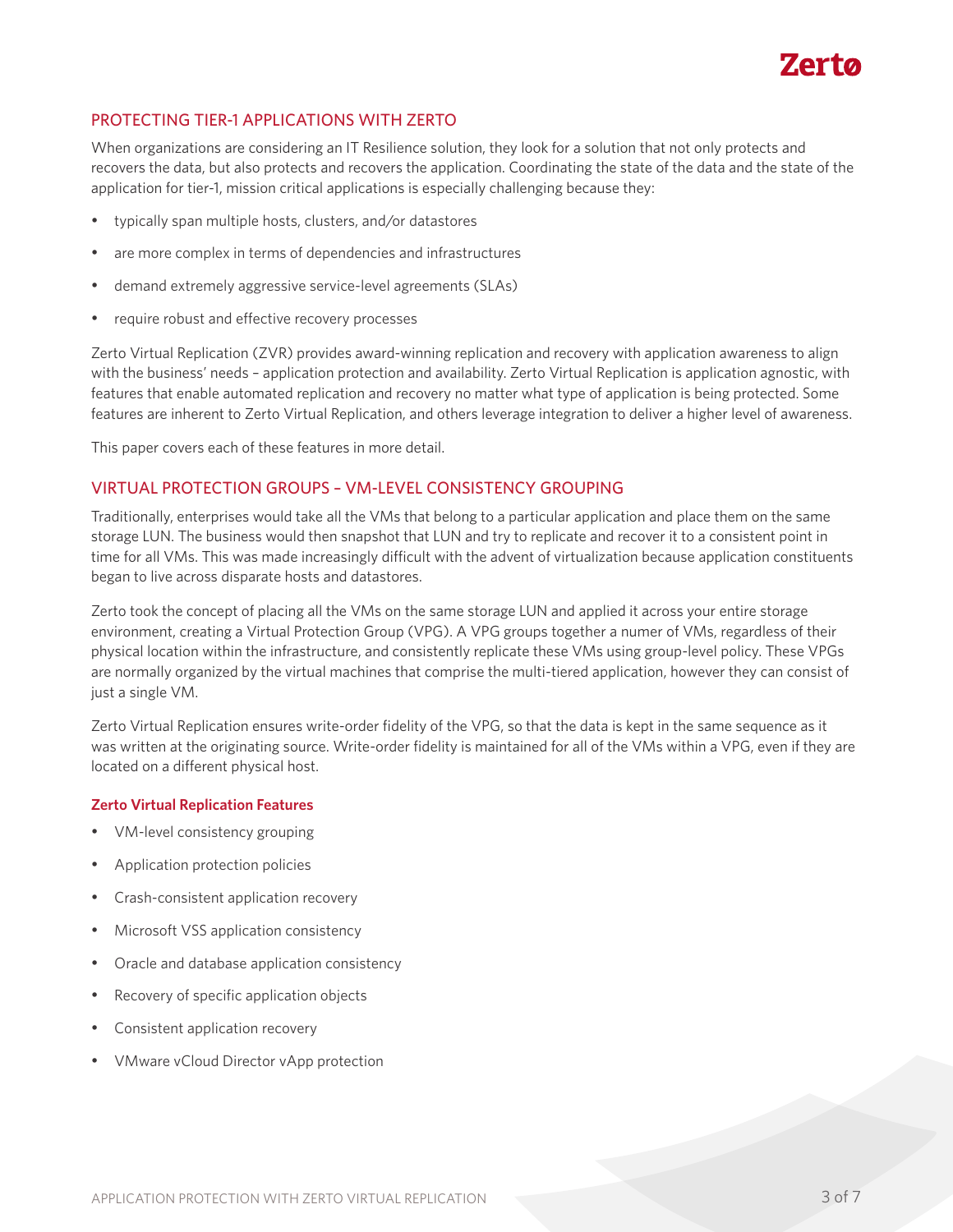

## <span id="page-3-0"></span>APPLICATION PROTECTION POLICY

There are many policies that can be applied to the VPG, for example:

- • **Replication Priority** This will determine the throttling of the applications as they are replicated over the WAN in the event of WAN degradation, application bursting, or additional applications being brought online and protected
- • **RPO** The Recovery Point Objective is the interval of time between each replication checkpoint. This is the maximum amount of data the business is able to tolerate losing in the event of a disruption. Utilizing continuous data protection (CDP), Zerto customers are able to see single-digit seconds of RPO
- • **Journal CDP History** The journal Continuous Data Protection (CDP) history acts like a DVR for the data. Each checkpoint is a recoverable point-in-time image with write-order fidelity and consistency guaranteed



*Virtual Protection Groups ensure consistent replication and recovery for mission-critical applications*

These policies are applied to each VM within the VPG, even if a VM within the VPG is relocated by VMware features, like VMotion, DRS, Storage VMotion and others. Zerto Virtual Replication maintains protection of the relocated VM according to the policies set for the entire VPG. This is unique as most legacy replication solutions limit the use of Storage VMotion and Storage DRS, which limits the agility and value of the virtual infrastructure.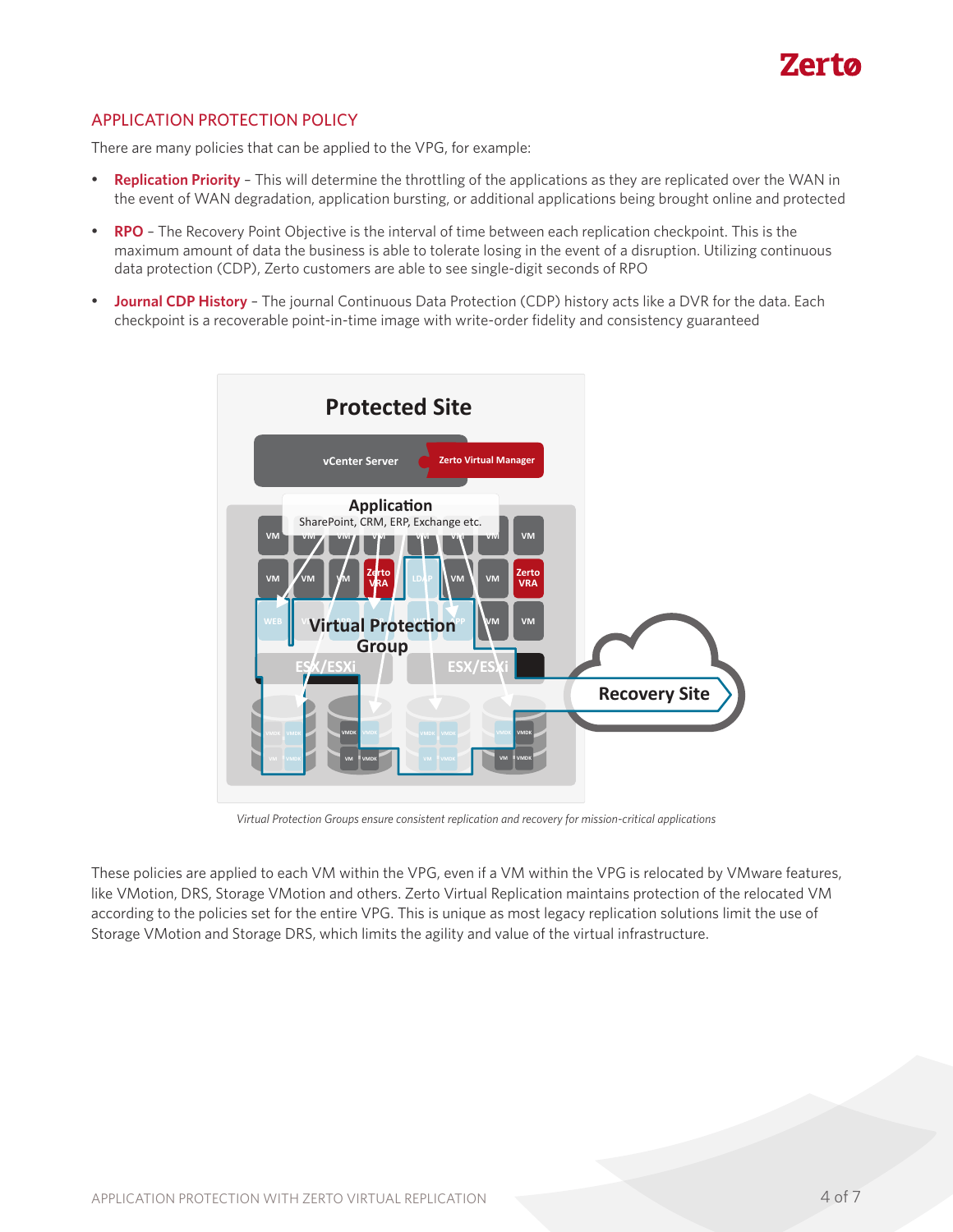

## <span id="page-4-0"></span>CRASH-CONSISTENT APPLICATION RECOVERY

Zerto Virtual Replication writes a checkpoint to the journal every few seconds to deliver crash consistency and enable recovery to any point in time. This ensures the data and application are recoverable to the same point in time, delivering much lower RPOs and RTOs.

In addition to the automatic system checkpoints, checkpoints can be inserted manually, giving meaningful logic to a point-in-time image. For example, if there is an event that is going to take place, such as a firmware upgrade or endof-quarter reporting, it makes sense to define a point in time prior to that event. If there are any issues, the system can easily recover to this point when the application and data were consistent, i.e. not corrupt.

| Create VPG: DevCRMtoAzure                        |                                                    |                                                                                                       |                                          |             |
|--------------------------------------------------|----------------------------------------------------|-------------------------------------------------------------------------------------------------------|------------------------------------------|-------------|
|                                                  | <b>GENERAL</b><br><b>REPLICATION</b><br><b>VMs</b> | <b>STORAGE</b><br><b>RECOVERY</b>                                                                     | <b>BACKUP</b><br>SUMMARY                 |             |
| General<br>vSphere-Site01<br>Azure-Site04(172.29 |                                                    | Name: DevCRMtoAzure<br>Priority: Medium                                                               | 4 VMs in this VPG                        |             |
|                                                  |                                                    |                                                                                                       | DevCRMweb03                              | 40.0 GB     |
|                                                  |                                                    | DevCRMapp03                                                                                           | 40.0 GB                                  |             |
| Replication                                      |                                                    |                                                                                                       | DevCRMrpt03                              | 40.0 GB     |
|                                                  | ZORG: No Organization                              | Journal History: 30 day(s)<br>Target RPO: 00:05:00<br>Test Reminder: 6 Months<br>WAN Compression: Yes | DevCRMdb03                               | 40.0 GB     |
|                                                  |                                                    |                                                                                                       | Total VM Provisioned Size 160.0 GB       |             |
| Recovery                                         | Failover VNet ZertoUS_Network (SystemR             | Failover Test VNet RP-Azure-Test-Network                                                              |                                          |             |
|                                                  | Failover Subnet default (172.29.50.0/25)           | Failover Test Subnet default (10.2.0.0/24)                                                            |                                          |             |
|                                                  | Security Group AZe-hs3-01-nsg (hs3-AZRe            | Security Group AZe-hs3-01-nsg (hs3-AZRe                                                               |                                          |             |
|                                                  | Instance Family D-series                           | Instance Family D-series                                                                              |                                          |             |
|                                                  | Instance Size Standard_D1                          | Instance Size Standard_D1                                                                             |                                          |             |
| Backup                                           | Backup not configured.                             |                                                                                                       |                                          |             |
|                                                  |                                                    |                                                                                                       | CANCEL<br><b>PREVIOUS</b><br><b>NEXT</b> | <b>DONE</b> |

*Graphical user interface to create a VPG which enables the configuration of the priority of the VPG, RPO/RTO objectives, journal settings and many other critical features to ensure the business critical application is protected consistently.*

#### MICROSOFT VSS APPLICATION CONSISTENCY

As discussed, Zerto Virtual Replication includes many features to support multi-tiered application recovery. All features outlined to this point are applicable to any application. Zerto Virtual Replication also includes additional integration for Microsoft Applications including Exchange, SQL, SharePoint, and other applications running on Windows OS, such as an Oracle database running on Windows.

Zerto Virtual Replication supports Microsoft Volume Shadow Copy Service (VSS), which provides an additional checkpoint. Zerto Virtual Replication enables adding application-consistent checkpoints that are based on VSS, providing a level above crash consistency.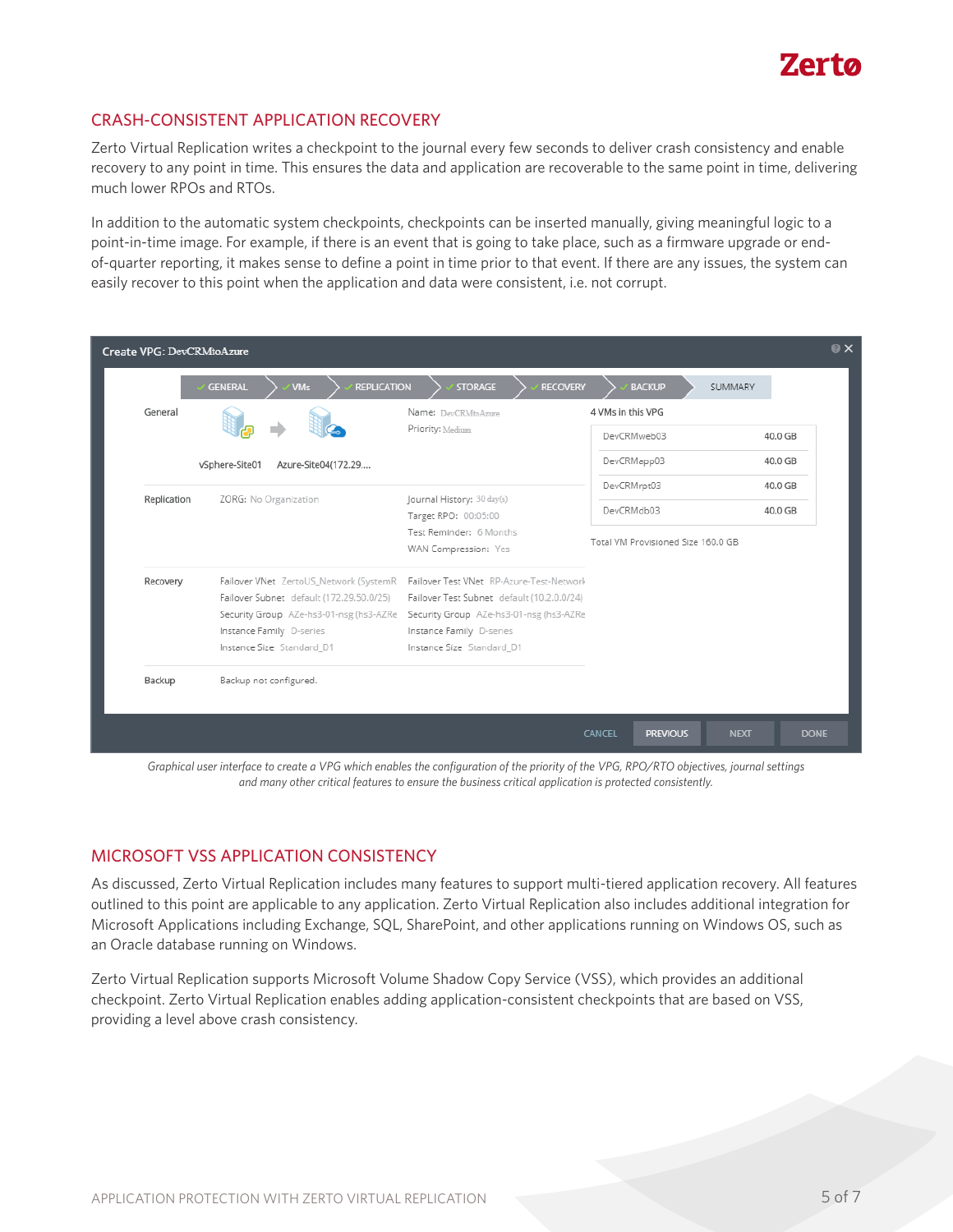

<span id="page-5-0"></span>With other replication products, utilizing VSS framework is done in large intervals due to the effect on production resulting from the time it takes to quiesce. The process to obtain a VSS application-consistent backup is as follows:

- The production application is frozen and a VSS copy is requested
- The application cache is flushed to disk, typically over the network
- A VSS backup is created
- The application is then thawed and production resumes

In non-Zerto or non-ZVR environments, this can take much longer, often minutes. This is simply not manageable when the impact is to a mission-critical application. Businesses cannot sacrifice performance for end-users and applications that generate revenue, and in many cases, organizations will only take a VVS snapshot once daily or forgo the process altogether.

Continuous data protection ensures that ZVR complete this task in seconds. Because the process is so fast, it is possible to not only add VSS checkpoint but also to increase the frequency of these checkpoints. In turn, this offers more application-consistent points and better overall accuracy. When a VSS checkpoint is created, the impact to end-users is virtually unnoticed, ensuring no impact to revenue-generating activities.

In summary, Zerto Virtual Replication's extremely low overhead and advanced hypervisor-based replication technology offers many more recoverable points in time, whether leveraging VSS or not, with almost zero impact to the application(s) and users.

#### ORACLE AND DATABASE APPLICATION CONSISTENCY

Similar to a Microsoft VSS checkpoint, an Oracle database running in a Linux environment has a hot backup mode.

Zerto leverages this process, which has steps similar to the VSS process:

- The database is quiesced and all table spaces are put into backup mode at the same time
- The backup executes, the data files are copied to disk and a point-in-time is captured
- The database is released from hot backup mode and production I/O resumes
- During this process, end users have access to the application

For a mission-critical application, this is not a viable solution for additional correlation points as the same limitations exist with hot backup mode for Oracle as with Microsoft VSS checkpoints. The application is unavailable for too many seconds, impacting end-user productivity.

Again, Zerto Virtual Replication offers continuous data protection to enables a hot backup. The process is significantly accelerated and because it is so fast the checkpoint frequency can be increased to offer more application-consistent data points and better overall RTOs and RPOs. When the hot backup is created, the end-user impact is virtually unnoticed, ensuring no impact to revenue generating activities.